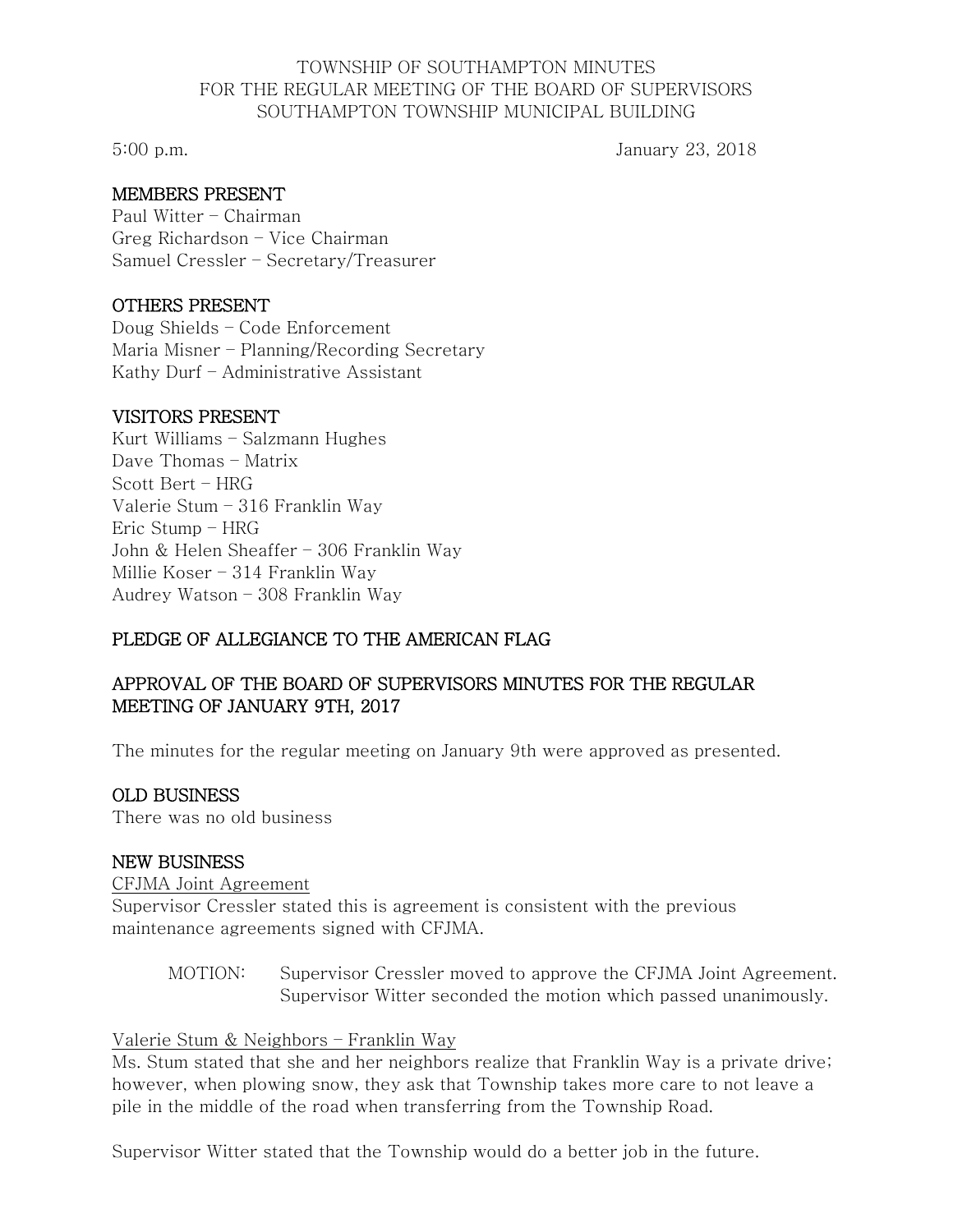IT Support Agreement –

Supervisor Cressler stated that the existing support contract expired. This is an agreement to renew the Township's IT Contractor to provide remote backup and service for the office server and equipment.

MOTION: Supervisor Richardson moved to renew the IT Support Agreement. Supervisor Witter seconded the motion which passed unanimously.

# SUBDIVISIONS

### United Drive Bond Agreement

Maria Misner stated that CVRDC is going through the process of dedicating a portion of United Drive. An 18-month maintenance bond is required at 15% of the construction price. Based upon the construction costs, the maintenance bond would be near \$300,000. This amount is quite high based upon the actual amounts that would be required if the roadway failed. Ryan Clark recommended an amount that would be more in line.

MOTION: Supervisor Witter moved to approve the Maintenance Bond amount of \$150,000 and to advertise for the resolution to take over United Drive for action at the 2/27 Board of Supervisors meeting. Supervisor Richardson seconded the motion which passed unanimously.

### SD2017-007 Matrix Shippensburg III – Subdivision

This proposed subdivision creates the lot that will be developed by Matrix. Approval of the Matrix Land Development Plan is contingent upon approval of this subdivision. All comments have been addressed.

- MOTION: Supervisor Cressler moved to approve the Non-Building Waiver as recommended by Township SEO. Supervisor Witter seconded the motion which passed unanimously.
- MOTION: Supervisor Cressler moved to waive (Section 31.600.A), Waiver of Plan Scale Requirements. Supervisor Witter seconded the motion which passed unanimously.
- MOTION: Supervisor Cressler moved to approve the Final Land Subdivision for SD2017-007 Matrix Shippensburg III. Supervisor Richardson seconded the motion which passed unanimously.

# SD2017-006 Matrix Shippensburg III – Land Development

Scott Bert gave a presentation of the proposed Land Development, discussing road access on Olde Scotland Road and the HOP, access points, stormwater, banked improvements, utilities and screening.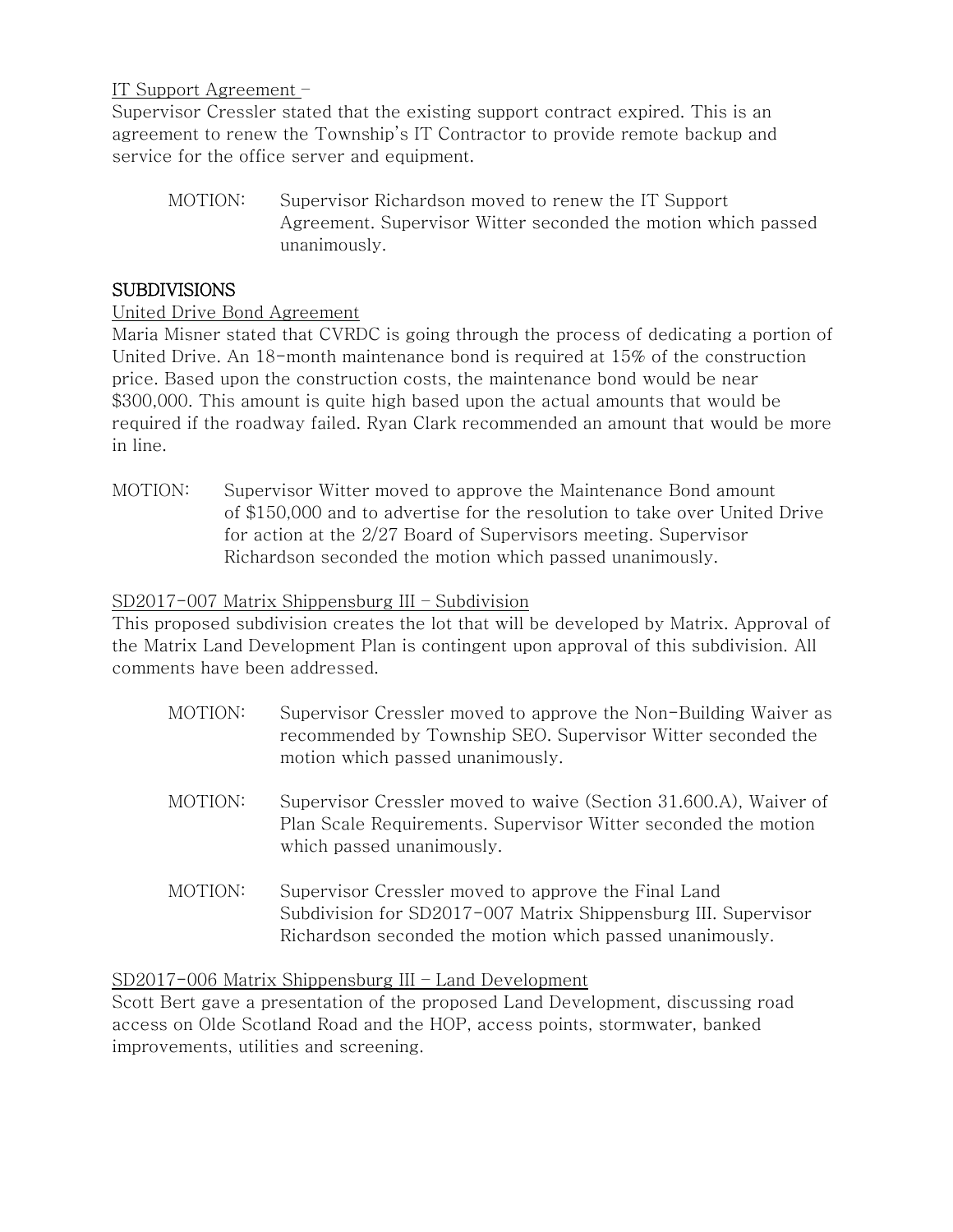Mr. Bert provided line-of-sight drawings depicting screening for 4 different locations within the 200-foot buffer line. He explained that the landscape plan calls for a "woods affect" with evergreens, deciduous trees and grasses that will give a more natural feel along White Church Road as requested by the Supervisors during the Conditional Use Hearing.

- MOTION: Based upon the recommendation by Vince Elbel, Township SEO, Supervisor Richardson moved to approve the Planning Module. Supervisor Cressler seconded the motion which passed unanimously.
- MOTION: Supervisor Cressler moved to approve section (Section 31.600.A) Waiver of Plan Scale Requirements. Supervisor Richardson seconded the motion which passed unanimously.
- MOTION: Supervisor Cressler moved to approve the Modification of Buffer Requirements (31-908.C.5)as presented. Supervisor Richardson seconded the motion which passed unanimously. A note should be added to the plan.
- MOTION: Due to outstanding stormwater questions remaining, (specifically regarding White Church Road), and the modification of Lot 1D to be submitted simultaneously, Supervisor Richardson moved to table SD 2017-006 Matrix Shippensburg III. Supervisor Witter seconded the motion which passed unanimously.

# SD2018 – 001 John & Susan Wenger – Subdivision

Maria Misner explained Parcel 1A is a lot addition to existing Lot 1. It will be a backyard lot addition. Lot 3 is being subdivided for a proposed dwelling that will replace a mobile home. The building lot went through a dimensional zoning ordinance that was granted to create a lot in the agricultural district that is smaller than the zoning ordinance permits. All Martin & Martin comments have been addressed.

- MOTION: Based upon the recommendation of Vince Elbel, Township SEO, Supervisor Witter moved to approve the Non-Building Waiver. Supervisor Richardson seconded the motion which passed unanimously.
- MOTION: Supervisor Richardson moved to approve Section (31.600.A) Waiver of Plan Scale Requirements. Supervisor Cressler seconded the motion which passed unanimously.
- MOTION: Supervisor Witter moved to approve the Waiver of Stormwater Requirements due to the minimal net increase in impervious surface. Supervisor Richardson seconded the motion which passed unanimously.
- MOTION: Supervisor Richardson moved to approve a Waiver of Section (31-805.E), well placement requirements. Supervisor Richardson seconded the motion which passed unanimously.